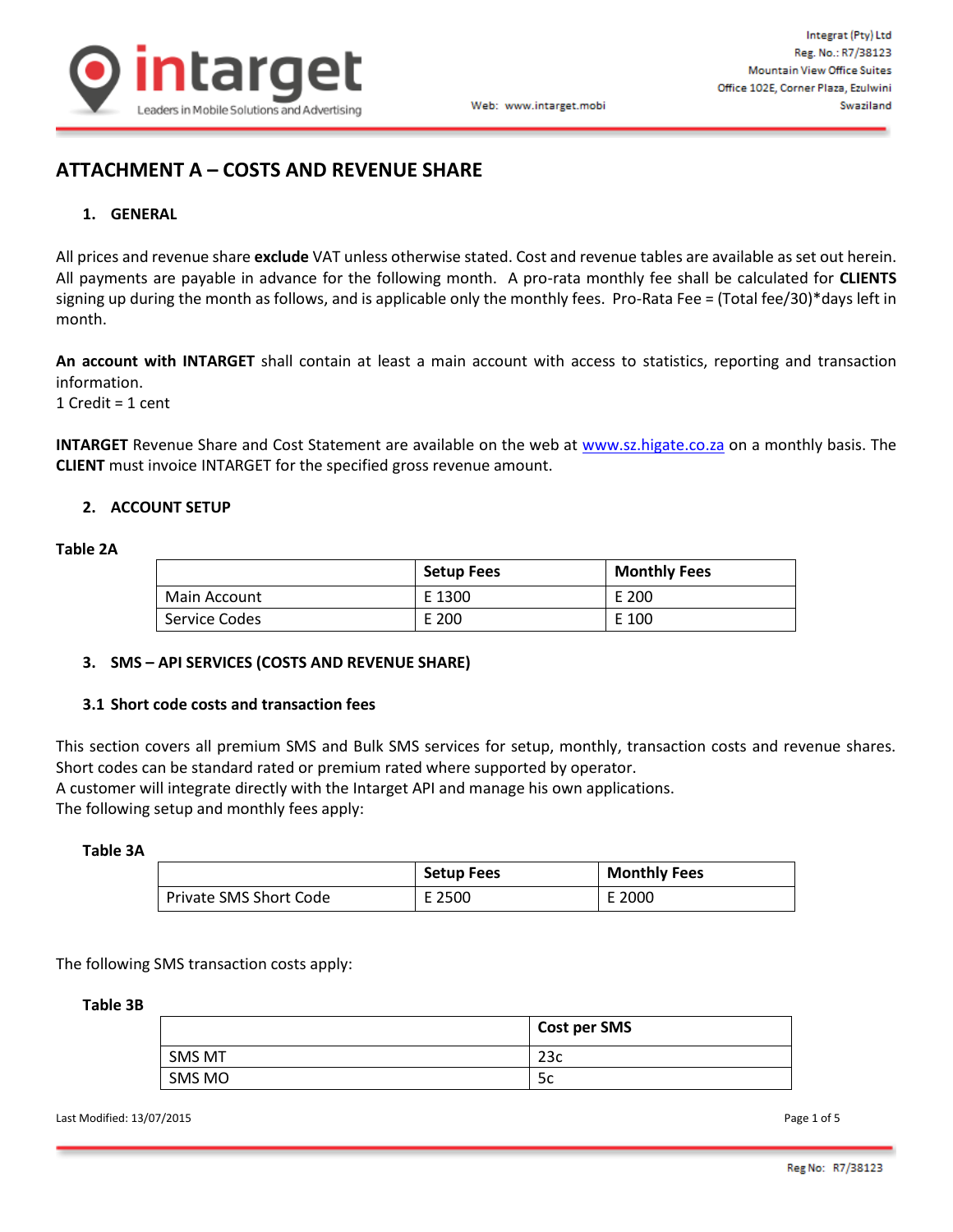

### **3.2 Revenue share – Premium SMS services**

All presented figures **exclude** VAT. Estimated Gross Revenue share is available on Higate Web a[t www.sz.higate.co.za](http://www.sz.higate.co.za/) on a monthly basis. The Operator stats will be accepted as correct and final therefore the **CLIENT** will only be able to invoice **INTARGET** after the stats for **INTARGET** were successfully reconciled to that of the Operator. As **INTARGET** does not always receive status notifications from the Operators, the stats showing on Higate Web might be inflated.

**INTARGET** shall make payment to the **CLIENT** 7 (seven) days after the payment has been received from the particular Operator. The payment time from the Operator is expected to be 60 (sixty) days in no dispute of messages received arises. Revenue share/discounts are payable/calculated on a monthly traffic and not the accumulated traffic over longer period of time.

If payments are withheld by the Operator for whatever reason, these payments will also be withheld from the **CLIENT**, until such time payments are received from the Operator.

**CLIENT** will integrate directly with the **Intarget API** and manage his own applications.

### **INTARGET shall pay the following PSMS (MO) Revenue Share portion to its CLIENTS:**

**Rate before Revenue Share** = Premium SMS Tariff (Excl. 14% VAT) - Regulatory Licence Fees (5.5%) **MTN Revenue Share** = 50% of Rate before Revenue share **Integrat Revenue Share** = 50% of Rate before Revenue share **Client Revenue Share** = 80% of Integrat Revenue Share

The revenues as below are paid by the mobile networks and shall be shared between Intarget and the customer on a 20/80 basis.

Revenue share is subject to change dependent on changes from the mobile networks.

The below revenues will be paid unless otherwise agreed and exclude any transaction costs, which is stipulated in Table 3B above.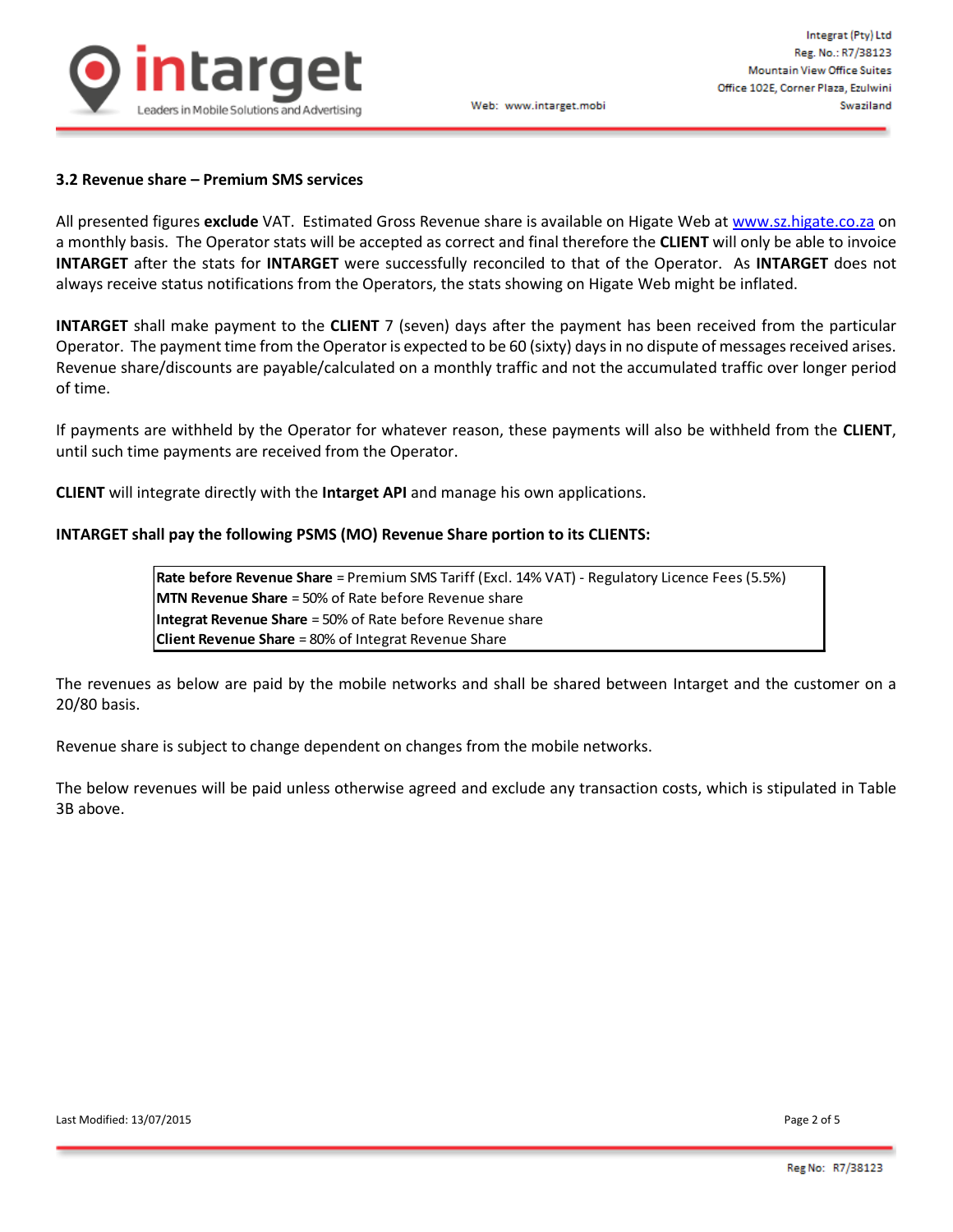

### **Table 3C**

|                    |                    |                      | <b>MTN</b>     | Integrat       | <b>Client</b>  |
|--------------------|--------------------|----------------------|----------------|----------------|----------------|
| <b>Premium SMS</b> | <b>Premium SMS</b> | <b>Rate Before</b>   | <b>Revenue</b> | <b>Revenue</b> | <b>Revenue</b> |
| <b>Tariff</b>      | <b>Tariff</b>      | <b>Revenue Share</b> | <b>Share</b>   | <b>Share</b>   | <b>Share</b>   |
| (Excl. VAT)        | (Incl. VAT)        | (Excl. VAT)          | (Excl. VAT)    | (Excl. VAT)    | (Excl. VAT)    |
|                    |                    |                      |                |                | 0,57           |
| 1.50<br>2.00       | 1.71<br>2.28       | 1.42<br>1.89         | 0.71<br>0.94   | 0,71<br>0,95   | 0,76           |
| 2.50               | 2.85               | 2.36                 | 1.18           | 1,18           | 0,94           |
| 3.00               | 3.42               | 2.84                 | 1.42           | 1,42           | 1,14           |
| 3.50               | 3.99               | 3.31                 | 1.65           | 1,66           | 1,33           |
| 4.00               | 4.56               | 3.78                 | 1.89           | 1,89           | 1,51           |
| 4.50               | 5.13               | 4.25                 | 2.13           | 2,13           | 1,70           |
| 5.00               | 5.70               | 4.73                 | 2.36           | 2,37           | 1,90           |
| 6.00               | 6.84               | 5.67                 | 2.84           | 2,84           | 2,27           |
| 7.00               | 7.98               | 6.62                 | 3.31           | 3,31           | 2,65           |
| 8.00               | 9.12               | 7.56                 | 3.78           | 3,78           | 3,02           |
| 9.00               | 10.26              | 8.51                 | 4.25           | 4,26           | 3,41           |
| 10.00              | 11.40              | 9.45                 | 4.73           | 4,73           | 3,78           |
| 11.00              | 12.54              | 10.40                | 5.20           | 5,2            | 4,16           |
| 12.00              | 13.68              | 11.34                | 5.67           | 5,67           | 4,54           |
| 13.00              | 14.82              | 12.29                | 6.14           | 6,15           | 4,92           |
| 14.00              | 15.96              | 13.23                | 6.62           | 6,62           | 5,30<br>5,67   |
| 15.00              | 17.10              | 14.18                | 7.09           | 7,09           | 6,05           |
| 16.00<br>17.00     | 18.24              | 15.12<br>16.07       | 7.56<br>8.03   | 7,56<br>8,04   | 6,43           |
| 18.00              | 19.38<br>20.52     | 17.01                | 8.51           | 8,51           | 6,81           |
| 19.00              | 21.66              | 17.96                | 8.98           | 8,98           | 7,18           |
| 20.00              | 22.80              | 18.90                | 9.45           | 9,45           | 7,56           |
| 21.00              | 23.94              | 19.85                | 9.92           | 9,93           | 7,94           |
| 22.00              | 25.08              | 20.79                | 10.39          | 10,4           | 8,32           |
| 23.00              | 26.22              | 21.74                | 10.87          | 10,87          | 8,70           |
| 24.00              | 27.36              | 22.68                | 11.34          | 11,34          | 9,07           |
| 25.00              | 28.50              | 23.63                | 11.81          | 11,82          | 9,46           |
| 26.00              | 29.64              | 24.57                | 12.28          | 12,29          | 9,83           |
| 27.00              | 30.78              | 25.52                | 12.76          | 12,76          | 10,21          |
| 28.00              | 31.92              | 26.46                | 13.23          | 13,23          | 10,58          |
| 29.00              | 33.06              | 27.41                | 13.70          | 13,71          | 10,97          |
| 30.00              | 34.20              | 28.35                | 14.17          | 14,18          | 11,34          |
| 31.00              | 35.34              | 29.30                | 14.65          | 14,65          | 11,72<br>12,10 |
| 32.00              | 36.48              | 30.24                | 15.12          | 15,12          | 12,47          |
| 33.00              | 37.62              | 31.19                | 15.60          | 15,59          | 12,86          |
| 34.00<br>35.00     | 38.76<br>39.90     | 32.13<br>33.08       | 16.06<br>16.54 | 16,07<br>16,54 | 13,23          |
| 36.00              | 41.04              | 34.02                | 17.01          | 17,01          | 13,61          |
| 37.00              | 42.18              | 34.97                | 17.49          | 17,48          | 13,98          |
| 38.00              | 43.32              | 35.91                | 17.95          | 17,96          | 14,37          |
| 39.00              | 44.46              | 36.86                | 18.43          | 18,43          | 14,74          |
| 40.00              | 45.60              | 37.80                | 18.90          | 18,9           | 15,12          |
| 41.00              | 46.74              | 38.75                | 19.38          | 19,37          | 15,50          |
| 42.00              | 47.88              | 39.69                | 19.84          | 19,85          | 15,88          |
| 43.00              | 49.02              | 40.64                | 20.32          | 20,32          | 16,26          |
| 44.00              | 50.16              | 41.58                | 20.79          | 20,79          | 16,63          |
| 45.00              | 51.30              | 42.53                | 21.26          | 21,27          | 17,02          |
| 46.00              | 52.44              | 43.47                | 21.73          | 21,74          | 17,39          |
| 47.00              | 53.58              | 44.42                | 22.21          | 22,21          | 17,77          |
| 48.00              | 54.72              | 45.36                | 22.68          | 22,68          | 18,14          |
| 49.00              | 55.86              | 46.31                | 23.16          | 23,15          | 18,52          |
| 50.00              | 57.00              | 47.25                | 23.62          | 23,63          | 18,90          |

Last Modified: 13/07/2015 Page 3 of 5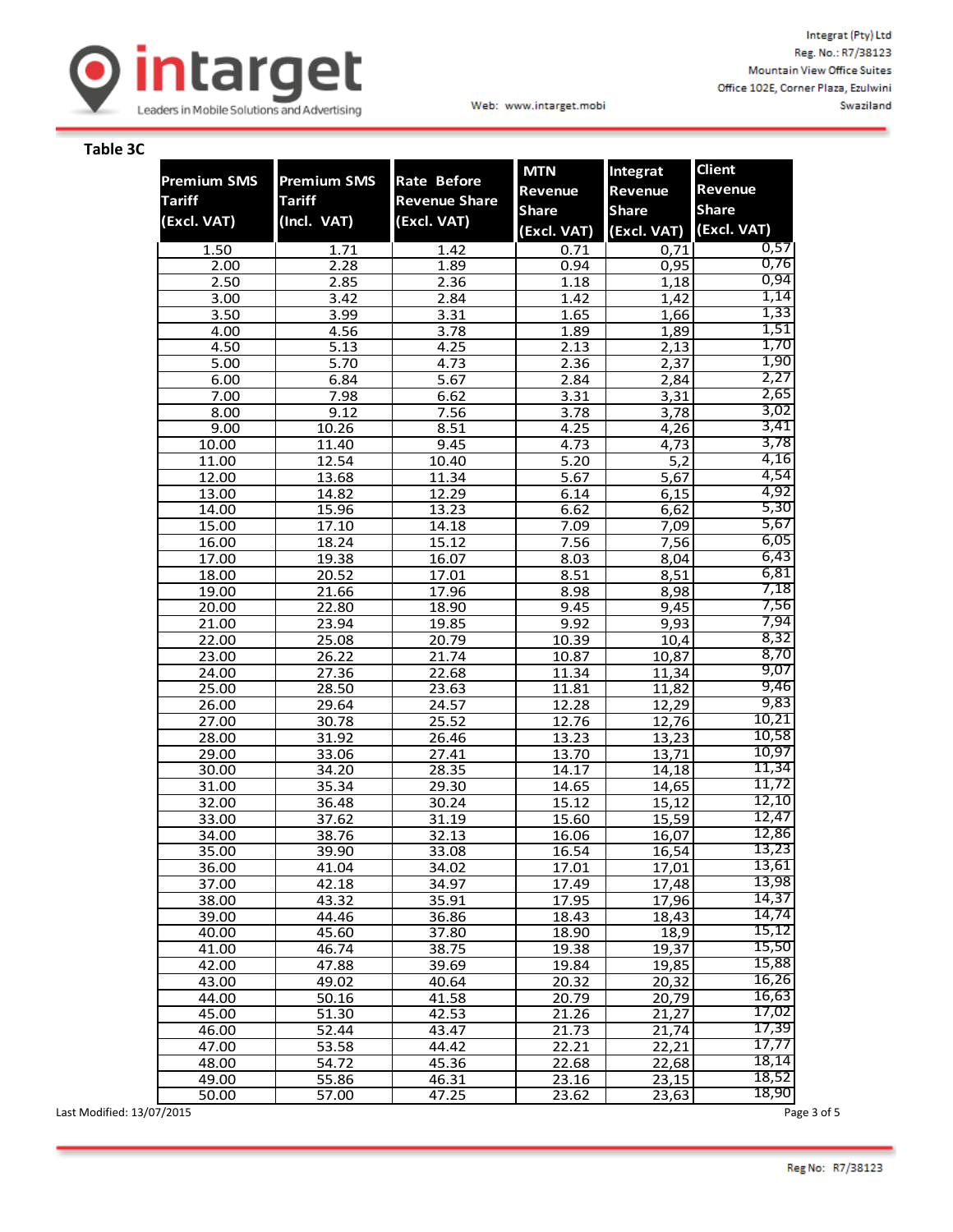

#### Web: www.intarget.mobi

## **4. INTARGET WEB PRODUCTS (Higate Web)**

This section covers all **Intarget WEB Products** services for setup and monthly fees, and excludes transaction costs and revenue shares.

A customer will use the **Intarget WEB products** through **Higate Web** [\(www.sz.higate.co.za\)](http://redbox.integrat.co.za/) Interface, which Intarget manages and maintains.

The following setup and monthly fees apply:

### **Table 4A**

|                          | <b>Setup Fees</b> | <b>Monthly Fees</b> |
|--------------------------|-------------------|---------------------|
| <b>Keyword Campaigns</b> | <b>NA</b>         | E 200 / keyword     |
| Number Campaign          | <b>NA</b>         | E 620               |
| <b>Bulk SMS Tool</b>     | E 200             | E 100               |

For SMS transaction costs table refer to **Table 3B**

For revenues payouts for Intarget WEB products are paid by the mobile networks and shall be shared between Intarget and the customer on a 30/70 basis.

| <b>WEB Products</b>                                                                             |
|-------------------------------------------------------------------------------------------------|
| Rate before Revenue Share = Premium SMS Tariff (Excl. 14% VAT) - Regulatory Licence Fees (5.5%) |
| <b>MTN Revenue Share</b> = 50% of Rate before Revenue share                                     |
| <b>Integrat Revenue Share</b> = 50% of Rate before Revenue share                                |
| <b>Client Revenue Share</b> = $70\%$ of Integrat Revenue Share                                  |

### **5. USSD**

This section covers all USSD services for setup and monthly fees, and excludes transaction costs. A customer will integrat directly with the **Intarget API** and manage his USSD applications.

The following setup and monthly fees apply:

#### **Table 5A**

|                       | <b>Setup Fees</b> | <b>Monthly Fees</b> |
|-----------------------|-------------------|---------------------|
| Private USSD Number   | E 2500            | E2000               |
| <b>Script Hosting</b> | ΝA                | E200                |